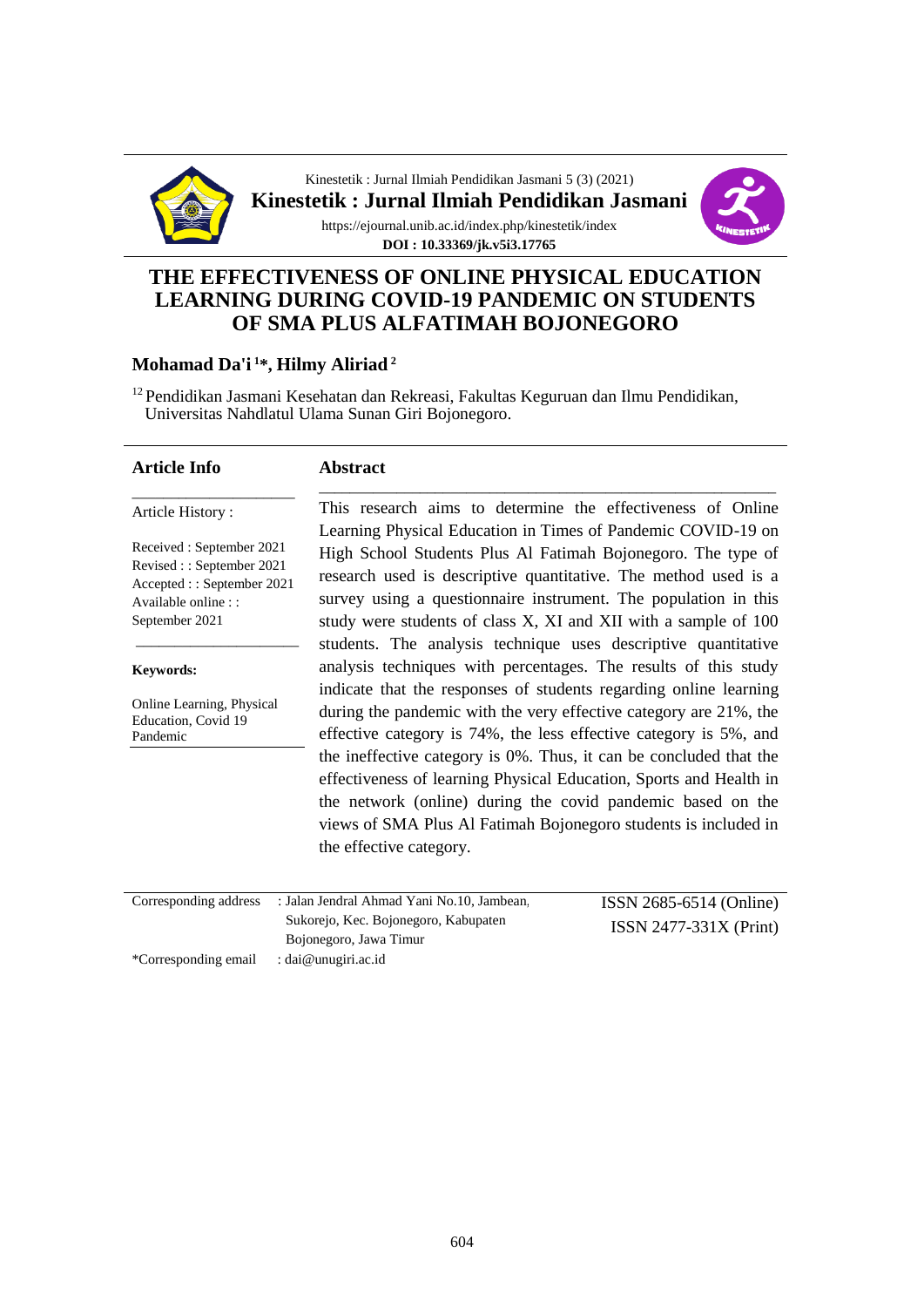## **INTRODUCTION**

On March 11, 2020, the International Health Organization (WHO) announced the status of COVID-19 as a pandemic. This requires the whole world to immediately make efforts to stop and overcome its effects. The method chosen by the Indonesian government as an effort to suppress the spread of the virus is physical restrictions or physical distancing. Restrictions cause many changes in various aspects of social, economic, cultural, and even educational life. The Indonesian Ministry of Education issued a Circular Letter of the Minister of Education and Culture No. 4 of 2020 concerning the Implementation of Policies and Education in an Emergency Period for the Spread of Corona Virus Disease (COVID-19) by closing and replacing the teaching and learning process at schools using an online system at home. Online learning, online, or distance learning aims to meet educational standards by utilizing information technology by using computer devices or gadgets that are interconnected with students and teachers as well as students and lecturers (Pakpahan and Fitriani 2020)

According to the Central Bureau of Statistics, the percentage of the population using cellular phones continues to increase, until in 2018 it reached 62.41 percent. This means that more than half of Indonesians are technology savvy and ready for change. (Pakpahan and Fitriani 2020) conducted a study entitled "Analysis of the Use of Information Technology in Distance

Learning in the Midst of the COVID-19 Corona Virus Pandemic." The implementation of distance learning in the midst of COVID-19 is very dependent on the important role of technology. The learning process can run well with information technology that has developed rapidly including E-learning, Google Class, Whatsapp, Zoom and other information media. In accordance with research conducted by (Monoarfa 2012) entitled "The Effectiveness of Online Learning for Physical Education in Sports and Health in the Time of the COVID-19 Pandemic Based on the Views of Class IV and V Students of SD Negeri 1 Binangun" who obtains online learning outcomes can run effectively.

Physical Education is a subject with a lot of physical activity such as running, throwing, hitting, and jumping. Prior to the COVID-19 pandemic, a lot of learning was carried out outside the classroom or outside school for schools that did not have a field. After this pandemic, all teaching and learning activities in schools were stopped so that the implementation of Physical Education learning turned into online learning which cannot be carried out haphazardly outside the room without complying with the health protocols that have been set by the government. The online learning media used at SMA Plus Al Fatimah Bojonegoro areapplications Zoom, Google Classroom, and Whatsapp. A previous study conducted by (Pane 2015) entitled "Effectiveness of Online Learning During a Pandemic in Physical Education Subjects for Sports and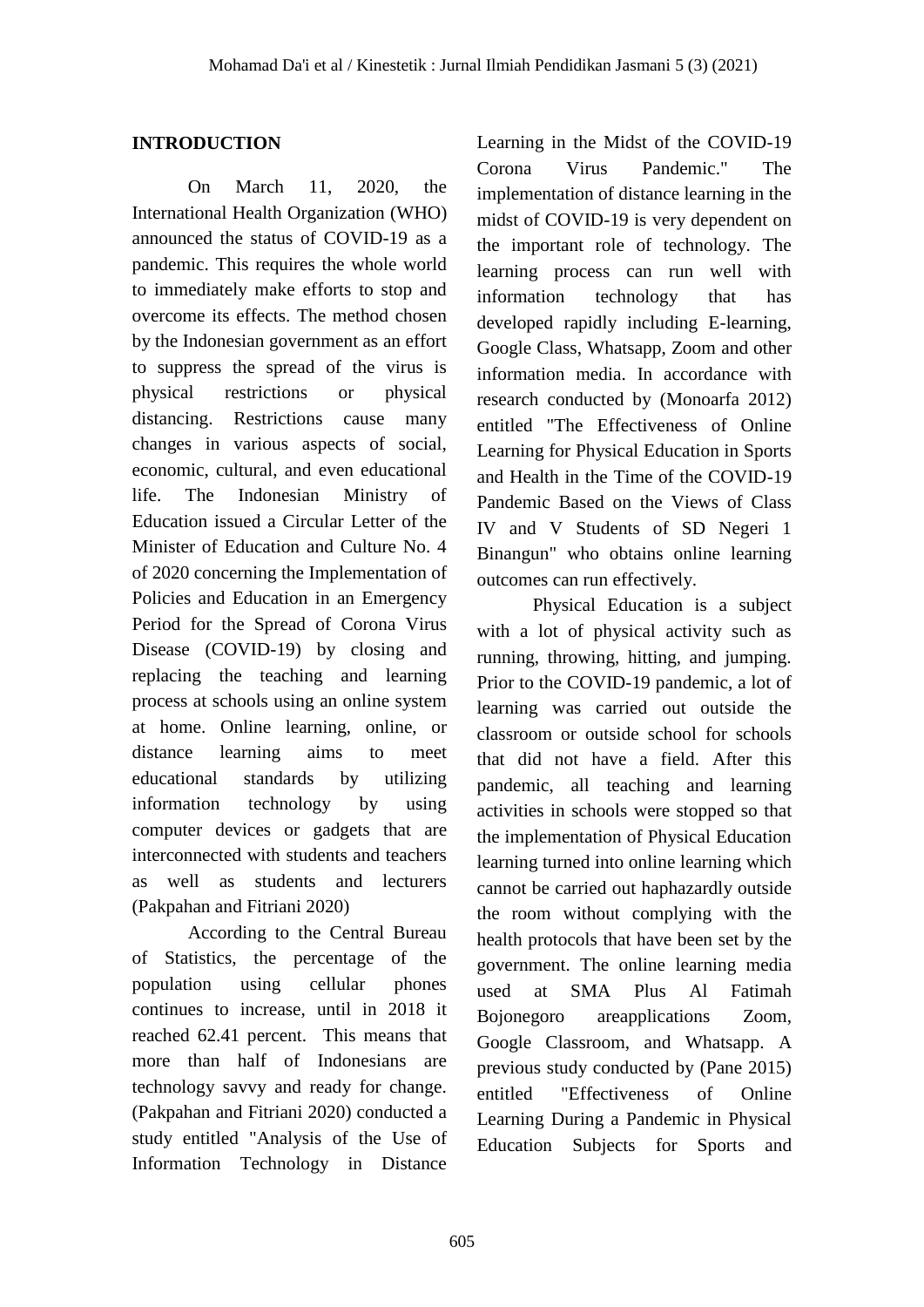Health" found that online physical education learning outcomes were not effective. Therefore, the authors want to review with new research related to effective online learning methods for high school students during the pandemic.

# **METHODS**

The research design used in this research is descriptive quantitative research. According to (Sugiyono 2016) quantitative research methods are research methods based on the philosophy of positivism to examine the population or sample of research objects. This method is used to find out the description and look for information, data and processing numbers from the results of data collection is a survey method.

# **Participants**

According to (Sugiyono 2016), conveying the population is the scope of the generalization area consisting of: objects or subjects with certain qualities and characteristics needed by researchers and have been determined to be studied and conclusions drawn. The population that the author uses as research objects are all students of class X, XI and XII SMA Plus Al Fatimah Bojonegoro aged 15-17 years and female in the academic year 2021 - 2022.

# **Sampling Procedures**

Sample is part of the number and characteristics possessed by the population according to (Sugiyono 2016). The sampling technique used is probability sampling with a simple

random sampling model. The number of samples of SMA Plus Al Fatimah students used in the study was 100 students. This technique is done by assuming that all samples are homogeneous or all samples have the same opportunity.

# **Materials and Apparatus**

In this research, the instrument used is a question in the form of a series of questions that already have an answer, so that the respondent just chooses the answer that is appropriate or close to the situation he is experiencing. The scale in this study is a Likert scale. The Likert scale is used as a measuring tool for attitudes, opinions and perceptions of a person or group of people about social phenomena (Sugiyono 2016).

A good test question is a valid question that can be used to measure the ability as it is or the test results are in accordance with the actual situation. The instrument used in this study was quoted from a study (Monoarfa 2012) entitled "The Effectiveness of Online Learning for Physical Education in Sports and Health During the COVID-19 Pandemic Based on the Views of Class IV and V Students of SD Negeri 1 Binangun". The instrument was then used as a tool to search for data with thetechnique One-Shot Case Study by distributing the questionnaire link that had been made to respondents through the student's whatsapp group. According to (Arikunto 2013) OneShot Case Study is a research design that only performs one-time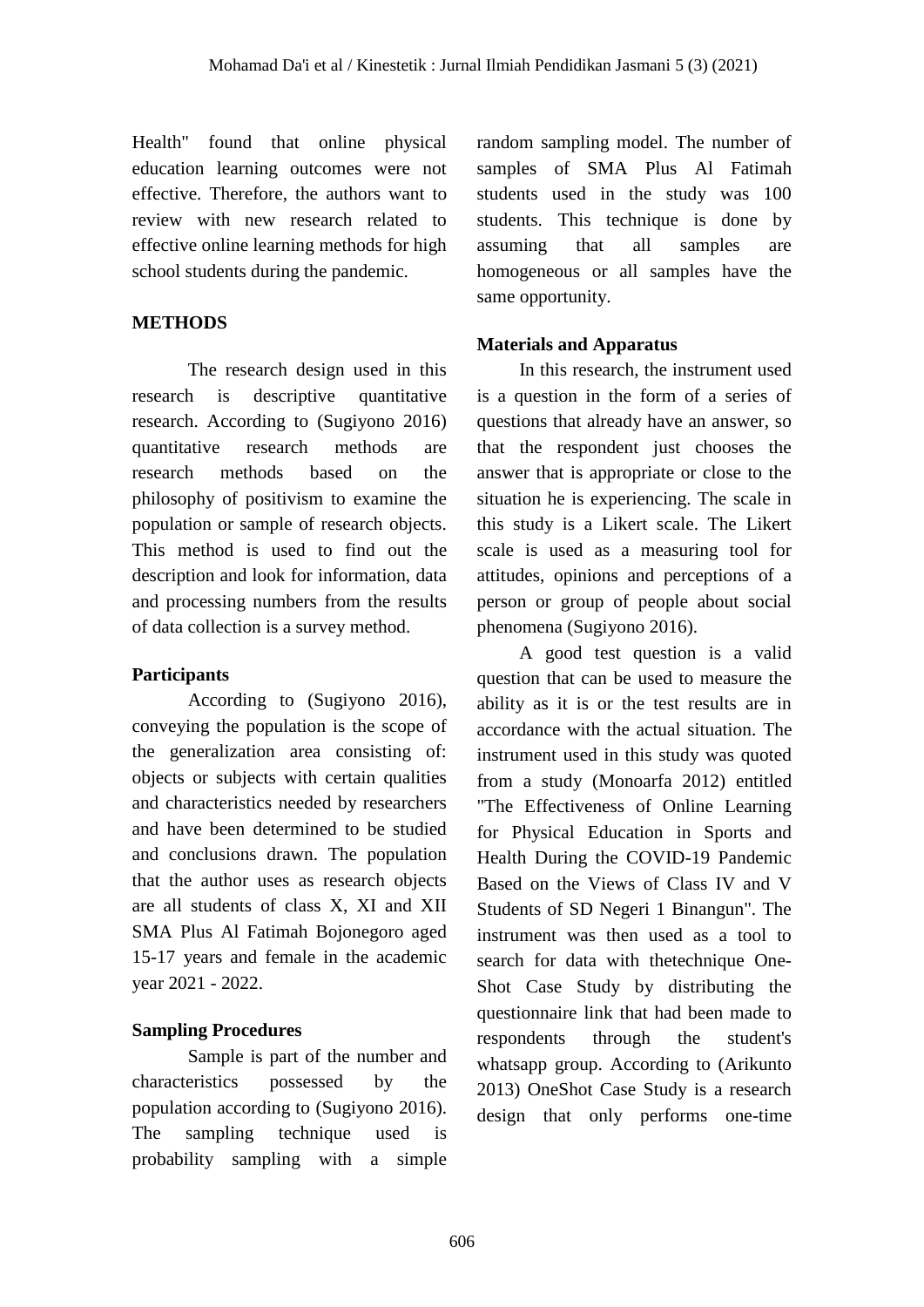treatment which is estimated to have had an effect.

Data collection techniques are an important stage in the research process to support the implementation of a research. In this study, the process of collecting data in the field by sharing a google form link that was distributed through the class WhatsApp group.

### **Design or Data Analysis**

Analysis in this study will produce the values of each respondent's answer which will be calculated to determine the quality which is then interpreted. Changes in the average value of each aspect and category using the reference guideline for Benchmark Assessment (PAP). According to (Trimawan, Suwatra, and ... 2014) argues that in using the conversion guideline research scale for LAP, you can use a scale of four, five, nine and so on. In this study, the researcher used a scale of four based on the conversion in the following table.

**Table 1** PAP Four Scale Conversion Guidelines

| No            | Score                      | Category       |  |  |
|---------------|----------------------------|----------------|--|--|
|               | $STi$ X Mi + 1.5 Sdi       | Very effective |  |  |
| $\mathcal{D}$ | $Mi + 1.5 SDi > X Mi$      | Effective      |  |  |
| 3             | $Mi > X Mi - 1.5 Sdi$      | Less effective |  |  |
|               | Mi - 1.5 SDI> $X \geq Sri$ | Ineffective    |  |  |

After all the data has been collected then it will be grouped based on their respective categories, this is done to process the data to find the percentage using the following formula:  $P = \frac{F}{N}X$  100% Description

- P : number percentage
- N : number of frequencies
- f : frequency

The results of the processed data can be used to see the effectiveness of online learning for physical education during the COVID-19 pandemic based on the views of SMA Plus Al Fatimah Bojonegoro students.

### **RESULTS**

Based on the results of research on the effectiveness of online learning for physical education during the COVID-19 pandemic based on the views of SMA Plus Al Fatimah Bojonegoro students. It is known from the results of the students' responses, it is concluded that they are in the effective category. The percentage data from this study in the very effective category is 21%, the effective category is 74%, the less effective category is 5%, and the ineffective category is 0%. Supporting factors that cause effective online physical education learning as written by (Andrianto Pangondian, Insap Santosa, and Nugroho 2019) must support for students to access the internet; b) Characteristics of teachers, teachers are central in the online learning process, not just technology but the application of instructional technology from teachers that can make online learning feel offline; c) Characteristics of students, students who have the basic nature of discipline and have the skills to do learning using conventional methods.

The results of the analysis of responses from students regarding the effectiveness of physical education learning in the network as an alternative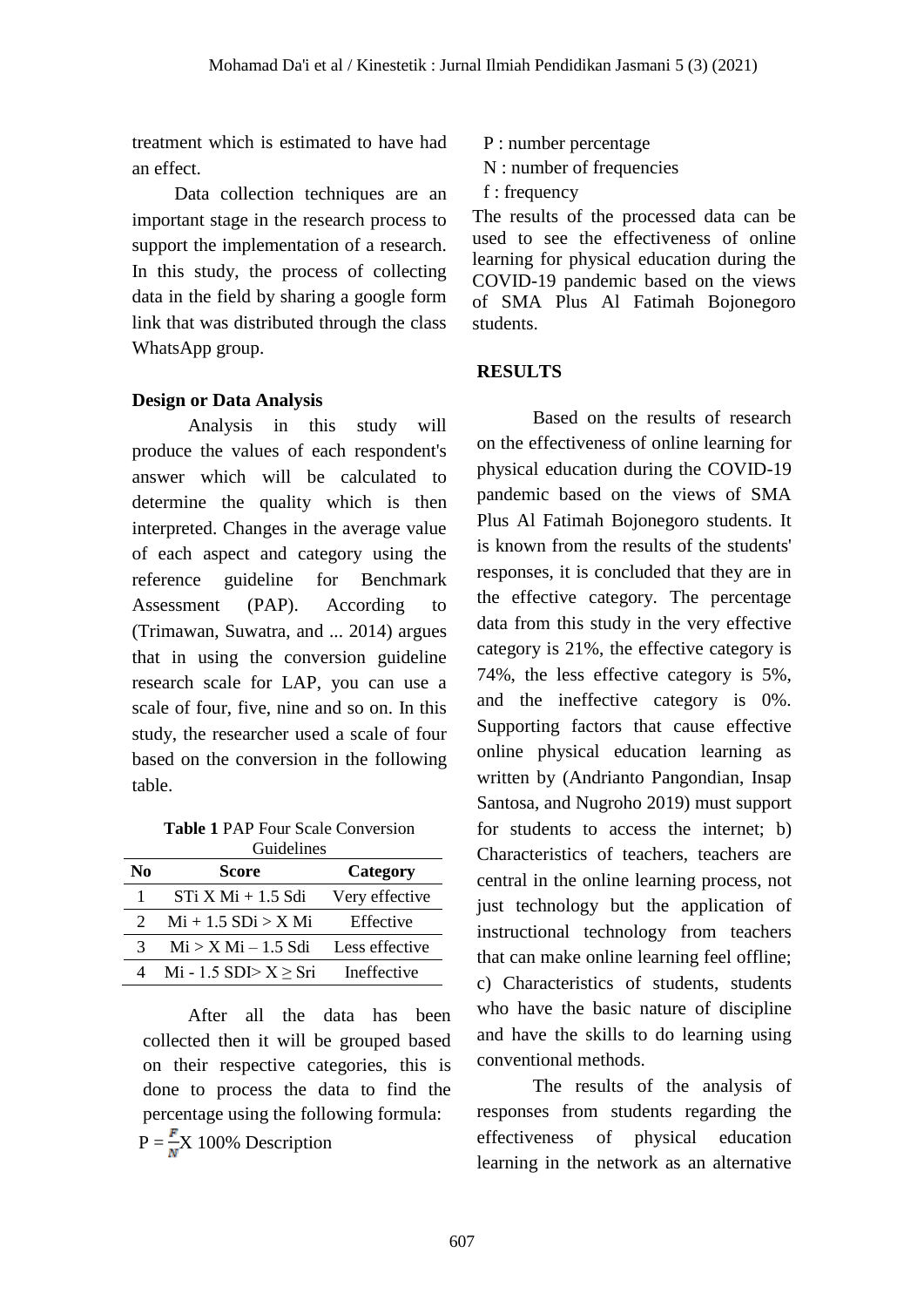learning during the covid pandemic SMA Plus Al Fatimah Bojonegoro are supported by five factors, namely the physical education learning objective factor, the student interest factor, the physical education learning implementation factor, the student task factor , and learning evaluation factors.

### **Discussion Table**

The results of research on the effectiveness of physical education online learning during the COVID-19 pandemic based on the views of SMA Plus Al Fatimah Bojonegoro students were measured by 25 questions with 100 respondents. After the data was collected, the researchers got the statistical results of the minimum score assessment data  $=$ 57; Maximum score = 95; Mean = 75.54; Median  $= 75$ ; Mode  $= 78$ ; and Standard deviation  $= 8.07$ . Based on the results of processing respondent data using a formula that has been determined in the research on the effectiveness of online learning of Physical Education during the COVID-19 pandemic based on the views of SMA Plus Al Fatimah Bojonegoro students, it can be categorized as follows:

# **Table 2** Frequency of Student Responses Effectiveness of Physical Education Learning at SMA Plus Al Fatimah Bojonegoro

| <b>Interval</b> | Category       | <b>Total</b> | $\frac{0}{0}$ |
|-----------------|----------------|--------------|---------------|
| 81,5-100        | Very Effective | 21           | 21%           |
| 62,5-81,4       | Effective      | 74           | 74%           |
| 43,75-62,4      | Ineffective    | 5            | 5%            |
| 25-43.74        | Ineffective    | 0            | $0\%$         |
| <b>Total</b>    |                | 100          | 100%          |

Based on the results described in the table above, it is known that the results of the effectiveness of online learning for Physical Education during the COVID-19 pandemic based on the views of SMA Plus Al Fatimah Bojonegoro students get the percentage results are very effective 21%, effective 74%, less effective 5% and ineffective is 0%. The data above are the results obtained from five factors, namely the learning objectives of physical education, student interests, implementation of physical education learning, student assignments and learning evaluation.

The results obtained are as follows:

# **1. Physical Education Learning Factors**

| <b>F</b> actors |                         |       |               |
|-----------------|-------------------------|-------|---------------|
| <b>Interval</b> | Category                | Total | $\frac{0}{0}$ |
| $9 - 16$        | <b>Highly Effective</b> | 100   | 100%          |
| 6 - 8           | Effective               |       | 0%            |
| $3 - 5$         | Ineffective             |       | 0%            |
| $1 - 2$         | Ineffective             |       | 0%            |
|                 | Total                   | 100   | 100%          |

**Table 3** Physical Education Learning  $\mathbf{F}$  and  $\mathbf{F}$ 

Based on the data processing in the table above, italready isknown the results of the respondents related to the implementation of physical education learning factors points to the results in the "very effective" category with a percentage of 100% with the number of respondents 100 children.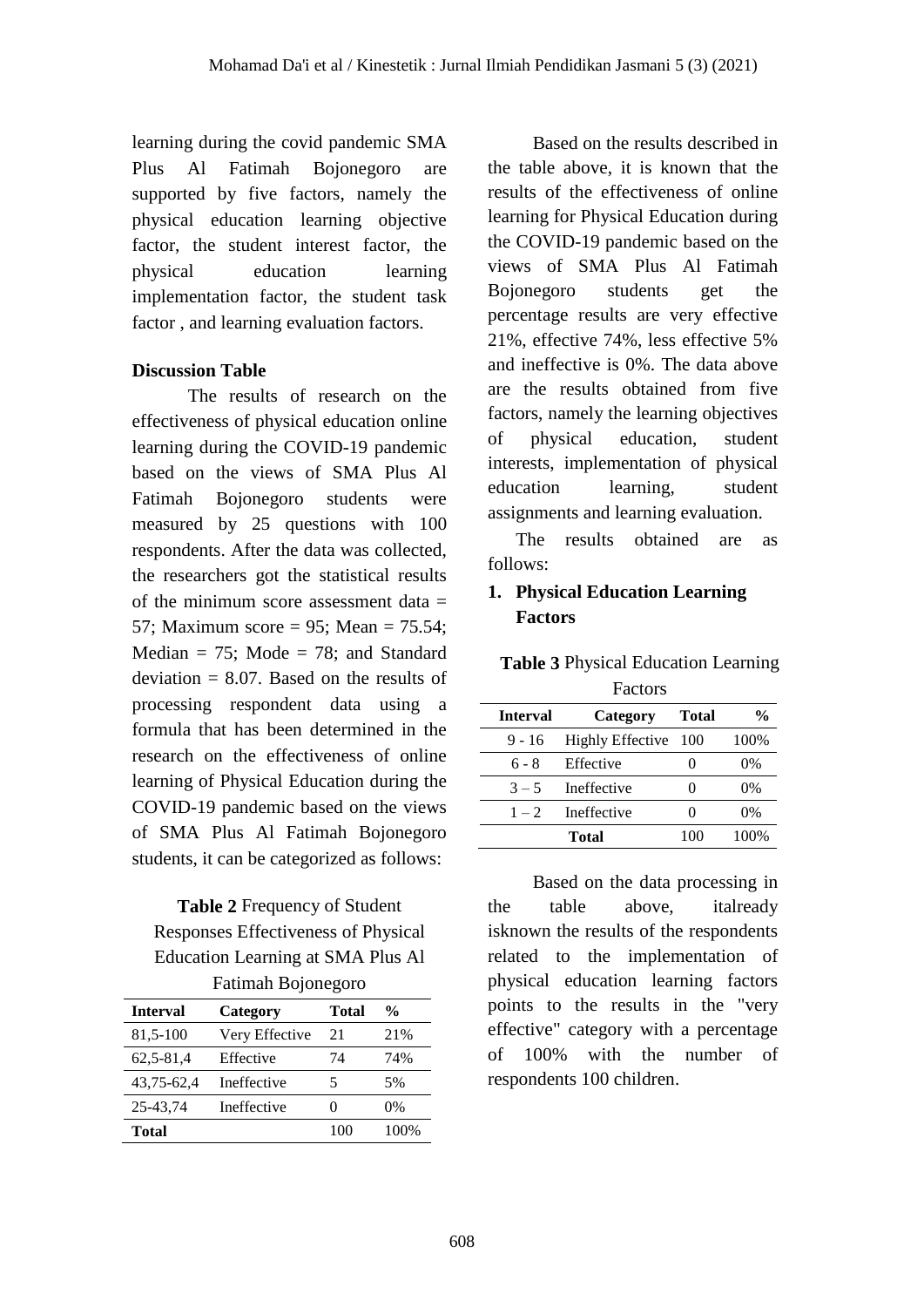### **2. Student Interest Factor**

| Tabit <del>1</del> Factors microsts of Ecamers |                         |              |               |  |
|------------------------------------------------|-------------------------|--------------|---------------|--|
| Category<br><b>Interval</b>                    |                         | <b>Total</b> | $\frac{0}{0}$ |  |
| $9 - 16$                                       | <b>Highly Effective</b> | 100          | 100%          |  |
| 6 - 8                                          | Effective               |              | $0\%$         |  |
| $3 - 5$                                        | Ineffective             |              | $0\%$         |  |
| $1 - 2$                                        | Ineffective             |              | $0\%$         |  |
|                                                | Total                   | 100          | 100%          |  |

**Table 4** Factors Interests of Learners

Based on the data processing in the table above, it has been it is known that the results of the respondents related to the factors of students' interest in learning physical education showed results in the "very effective" category with a percentage of 100% with the number of respondents is 100 children.

### **3. Factors of Implementing Physical Education Learning**

**Table 5** Implementation Factors Physical Education Learning

| <b>Interval</b> | Category       |      | %   |
|-----------------|----------------|------|-----|
| $9 - 16$        | Very Effective | 20   | 20% |
| $6 - 8$         | Effective      | 70   | 70% |
| $3 - 5$         | Less Effective | 10   | 10% |
| $1 - 2$         | Ineffective    |      | 0%  |
| Total           | 100            | 100% |     |

Based on the data processing in the table above already it is known that the results of respondents related to the implementation of physical education learning factors pointed to the results in the "very effective" category with a percentage of 20%, category "effective" with a percentage of 70%, the category of "less effective" with a percentage of 10%, and the category of "ineffective" with a percentage of 0%, with a total percentage overall is 100%. The data was obtained from the number of

respondents 100 children and it can be concluded that the factors for implementing physical education learning are "effective" with a percentage of 70%.

#### **4. Student Assignment Factor**

| <b>Table 6</b> The Task of Learners |  |  |
|-------------------------------------|--|--|
|-------------------------------------|--|--|

| <b>Interval</b> | Category                | Total | %     |
|-----------------|-------------------------|-------|-------|
| $9 - 16$        | <b>Highly Effective</b> | 98    | 98%   |
| 6 - 8           | Effective               | 2     | 2%    |
| $3 - 5$         | Ineffective             |       | $0\%$ |
| $1 - 2$         | Ineffective             |       | $0\%$ |
|                 | <b>Total</b>            | 100   | 100%  |

Based processing the data in the table above, it can be explained the results of the respondents related to the task factor of students regarding learning physical education, showing the results in the "very effective" category with a percentage of 98%, the "effective" category with a percentage of 2%, the "less effective" category with 0% percentage, and the "in effective" category with a percentage of 0% of the total total respondents 100 children.

### **5. Learning Evaluation Factors**

|  | <b>Table 7 Factor Evaluation Learning</b> |  |
|--|-------------------------------------------|--|
|  |                                           |  |

| <b>Interval</b> | Category                | Total | $\frac{0}{0}$ |
|-----------------|-------------------------|-------|---------------|
| 9 - 16          | <b>Highly Effective</b> | 99    | 99%           |
| 6 - 8           | Effective               |       | $1\%$         |
| $3 - 5$         | Ineffective             |       | 0%            |
| $1 - 2$         | Ineffective             |       | $0\%$         |
|                 | Total                   | 100   | 100%          |

Based on data processing in the table above, it can be explained the results of the respondents related to the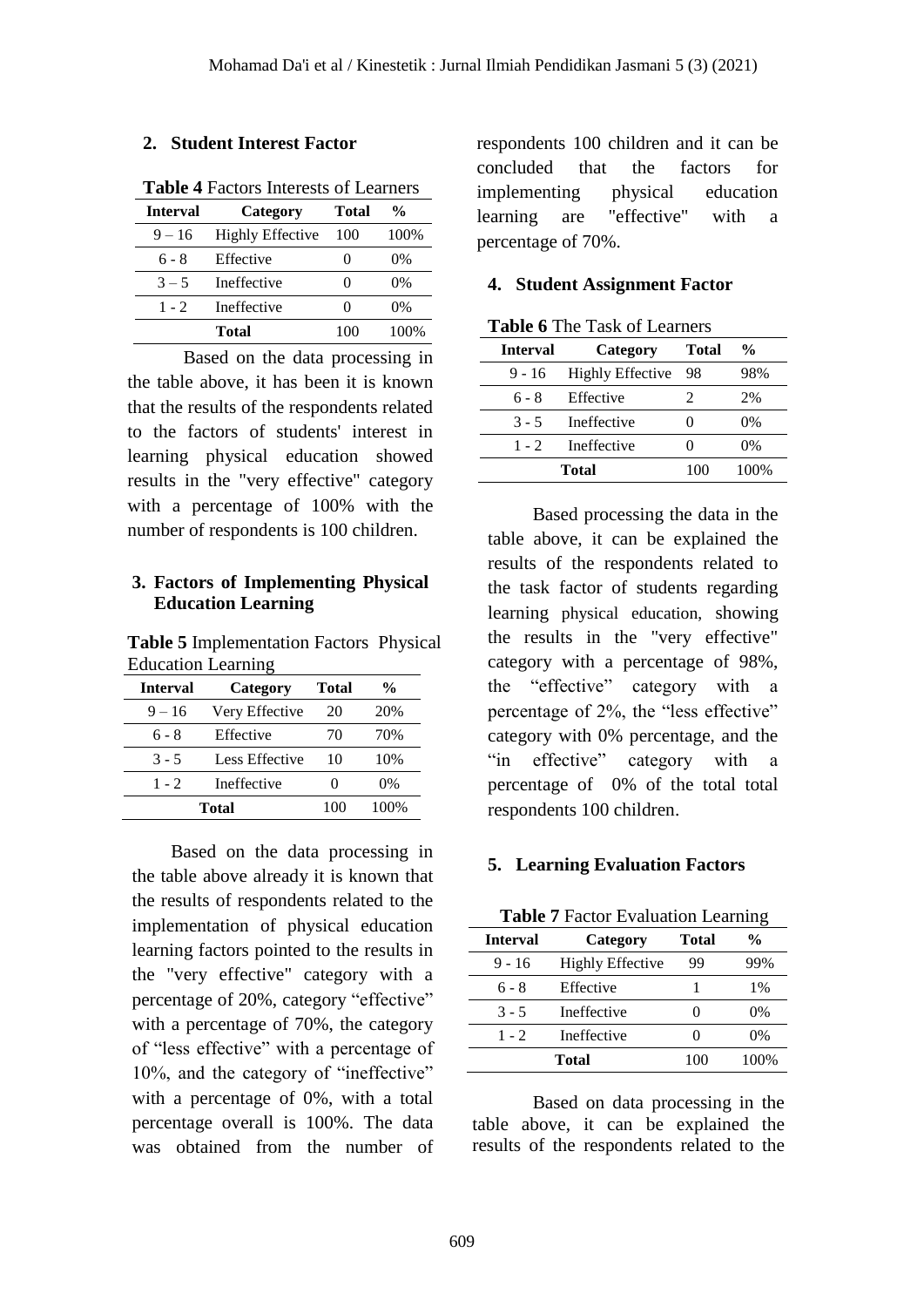learning evaluation factors about Physical education learning shows the results in the "very effective" category with a percentage of 99%, the "effective" category with a percentage of 1%, the "less effective" category with the percentage of 0%, and the category of "in effective" with a percentage of 0% of the number total of respondents 100 children.

# **DISCUSSION**

# **Previous Research**

(Gikas and Grant 2013) examined the effectiveness of online learning in the midst of the COVID-19 pandemic at SD Negeri Kemloko Temanggung. During the COVID-19 pandemic, learning at Kemloko Public Elementary School is online learning. However, only a few took part in learning so that they were replaced from home, or with conventional learning terms. Students learn from home with parents with collaborative learning innovations between parents and teachers. As a result, students rated online learning as effective (18%), rated it as average (12%), and also students rated online learning as effective (70%). The effectiveness of online learning for Kemloko Elementary School students, namely during home learning is less effective. Because students can not interact with teachers and friends. Students who work on assignments accompanied by their parents have a little difficulty in receiving an understanding of the material so that parents have to participate in doing their children's assignments.

(Wahjuni 2021) examines the effectiveness of online distance learning during the COVID-19 pandemic in sports and health physical education subjects. The conclusion is that the COVID-19 pandemic has changed the education system in Indonesia into distance learning using online media. This is done by teachers to reduce and stop the chain of spreading Covid-19. The use of information technology in distance learning during the Covid-19 pandemic at SMP Negeri 4 Pakem was considered effective by students in terms of understanding the material, mastering the application, and understanding the material.

# **CONCLUSION**

Based on the results of research that has been carried out and discussions about the effectiveness of online learning for Physical Education during the COVID-19 pandemic based on the views of SMA Plus Al Fatimah Bojonegoro students, it can be concluded that it has been running effectively. The very effective category is 21%, the effective category is 74%, the less effective category is 5% and the ineffective category is 0%.

# **ACKNOWLEDGEMENT**

We would like to thank the Principal of SMA Plus Al Fatimah Bojonegoro who has given us permission to conduct research, and also to the students of class X, XI and XII who have agreed to be samples in this study.